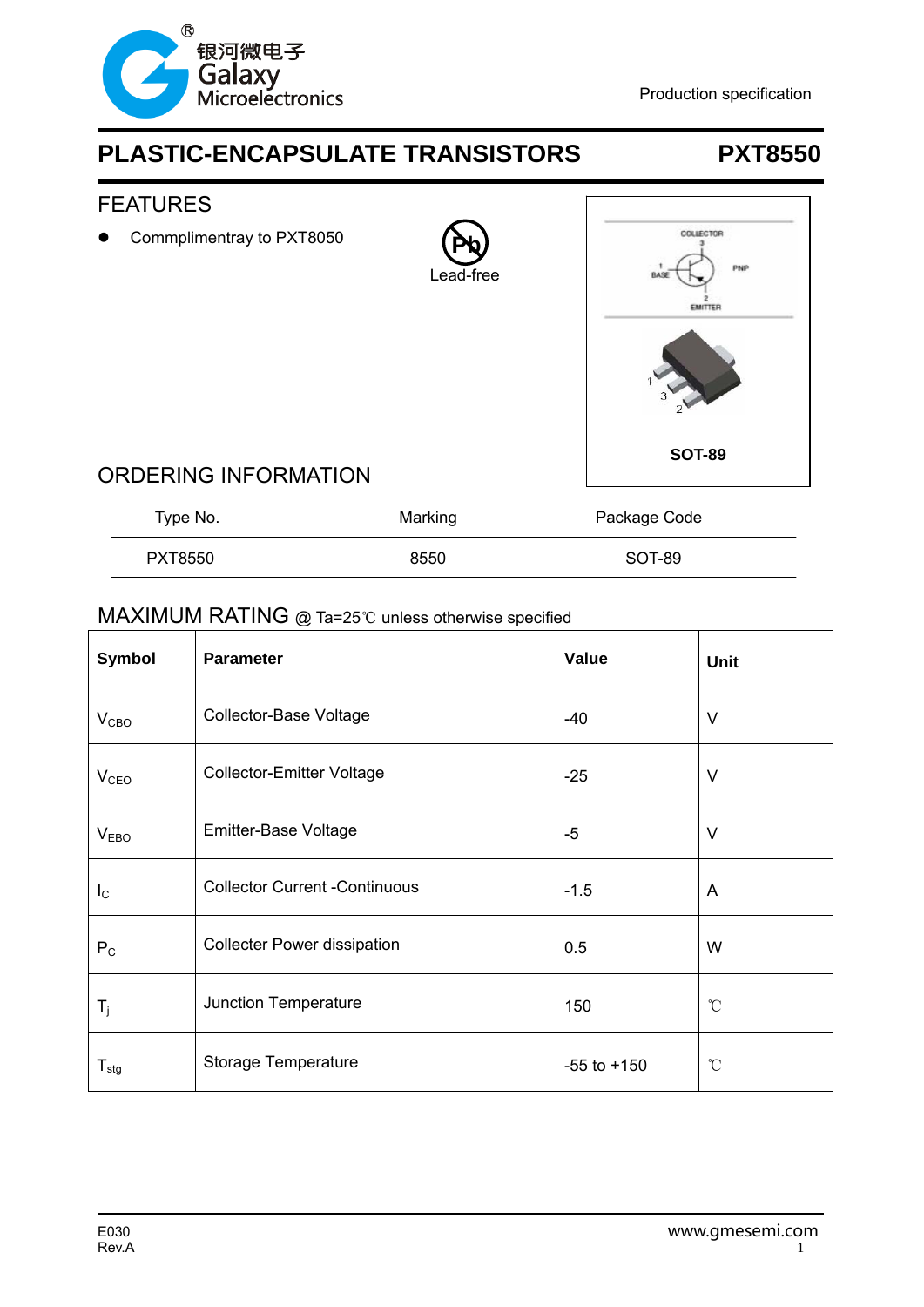

# ELECTRICAL CHARACTERISTICS @ Ta=25℃ unless otherwise specified Parameter **Symbol Test conditions** MIN MAX UNIT Collector-base breakdown voltage  $|V_{(BR)CBO} |_{C} = -100 \mu A$ ,  $I_{E} = 0$   $-40$   $|V|$ Collector-emitter breakdown voltage  $|V_{(BR)CEO}|_{C}$  =-0.1mA ,  $I_{B}=0$  -25  $|V|$ Emitter-base breakdown voltage  $|V_{(BR)EBO}|_{E}$ =-100µA,  $|_{C}=0$   $|-5$   $|V|$ Collector cut-off current  $\vert$   $\vert$ <sub>CBO</sub>  $\vert$   $\vert$   $\vert$ <sub>CB</sub>=-40V,  $\vert$ <sub>E</sub>=0  $\vert$   $\vert$  -0.1  $\vert$  uA Emitter cut-off current ICEO VCE=-20V,IE=0 -0.1 uA Emitter cut-off current  $|V_{EB} = -5V, I_C = 0$   $|V_{EB} = -5V, I_C = 0$   $|0.1 \rangle$ DC current gain  $h_{FE}$  $V_{CE}$ =-1V, I<sub>C</sub>=-100mA  $V_{CE}$ =-1V, I<sub>C</sub>=-800mA 85 40 400 Collector-emitter saturation voltage  $\vert V_{CE(sat)} \vert l_c = 800$  mA  $\vert$   $\vert$  -0.5  $\vert$  V Base-emitter saturation voltage  $|V_{BE(sat)}|_{E=800mA, I_{B}=80mA}$  | -1.2 | V Base-emitter volatage  $\vert$   $V_{BE}$   $\vert$   $V_{CE}$ =-1V, I<sub>C</sub>=-10mA  $\vert$  -1  $\vert$  V Base-emitter positive favor voltage  $\vert$  V<sub>BEF</sub>  $\vert$  I<sub>B</sub>=-1A  $\vert$  -1.55 V Transition frequency  $f_T$   $V_{CE}$ =-10V,I<sub>C</sub>=-50mA, 100 MHz Output Capacitance Cob VCB=-10V, f=1MHz ,IE=0 15 pF

### **CLASSIFICATION OF hFE(1)**

| Rank  | D      |         | ◡       | D <sub>3</sub> |
|-------|--------|---------|---------|----------------|
| Range | 85-160 | 120-200 | 160-300 | 300-400        |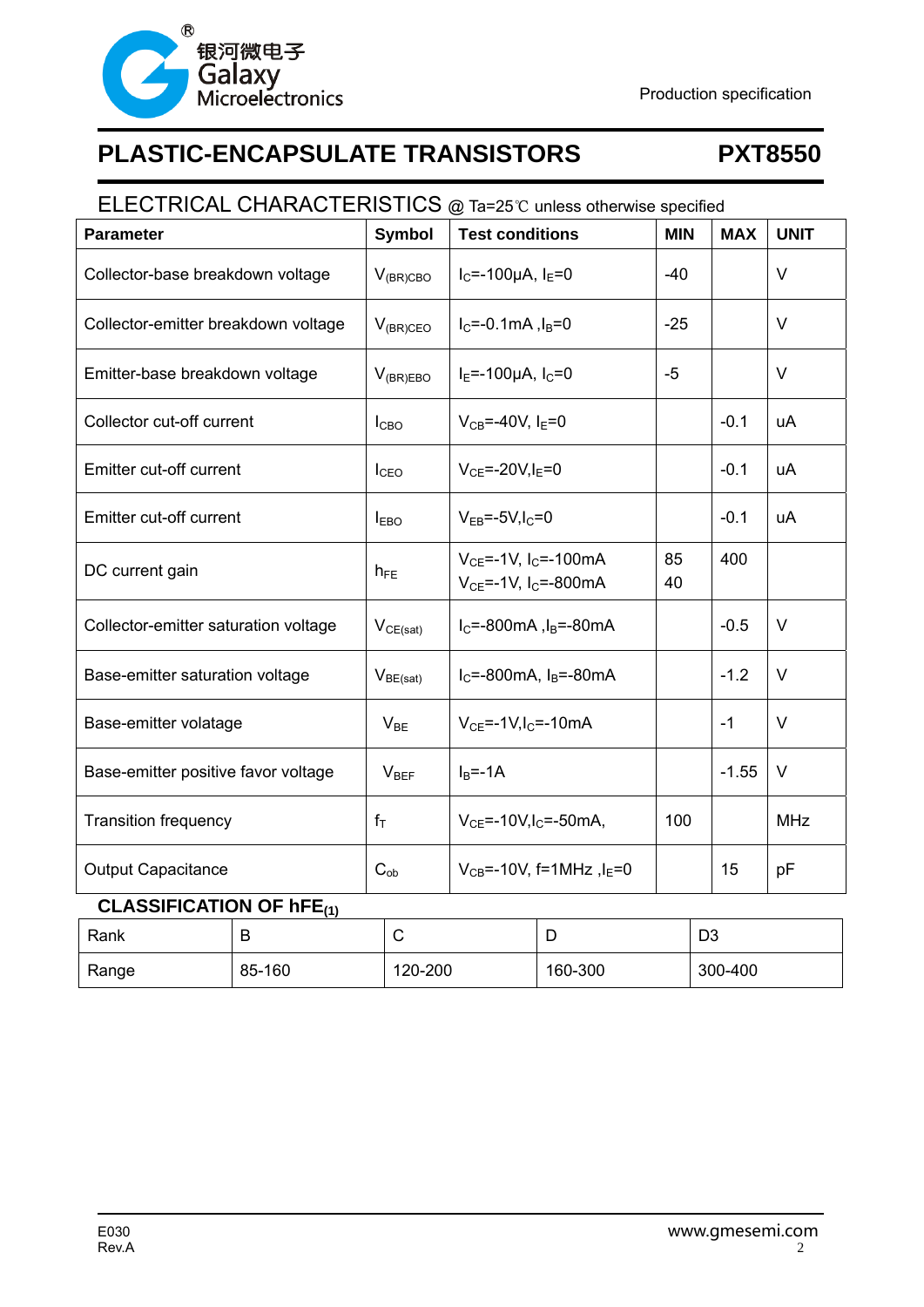

### TYPICAL CHARACTERISTICS @ Ta=25℃ unless otherwise specified